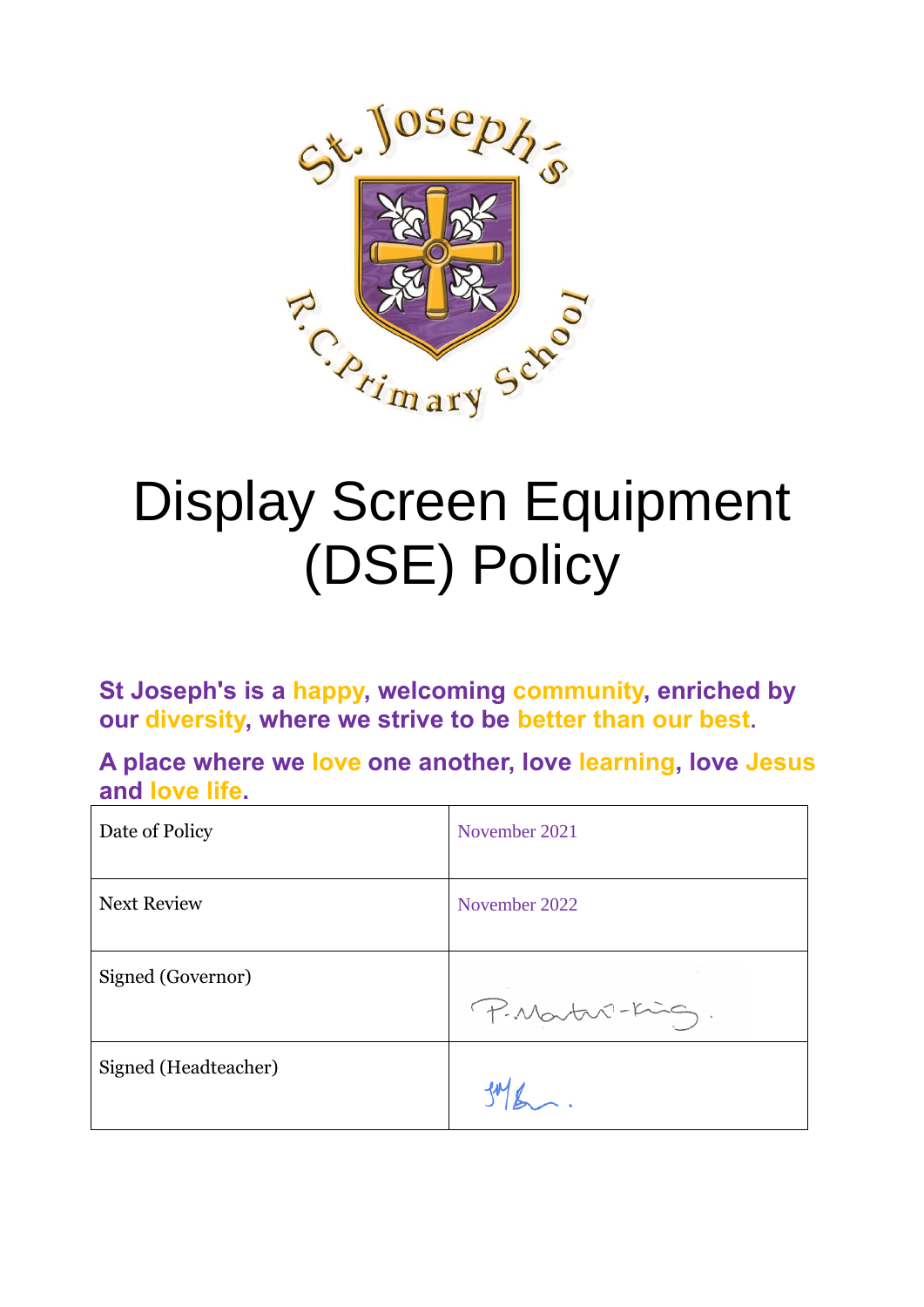## **Contents:**

#### [Statement of intent](#page-2-0)

- 1. [Legal framework](#page-2-1)
- 2. [Health issues](#page-3-0)
- 3. [Headteacher responsibilities](#page-3-1)
- 4. [Teacher responsibilities](#page-3-2)
- 5. [Maintaining the workstation](#page-4-0)
- 6. [Maintaining the learning space](#page-4-1)
- 7. [HSE recommendations](#page-4-2)
- 8. [Eye tests](#page-5-0)
- 9. [Monitoring and review](#page-5-1)

#### Appendix

a) [HSE Suggestions for Avoiding DSE Health Risks](#page-5-2)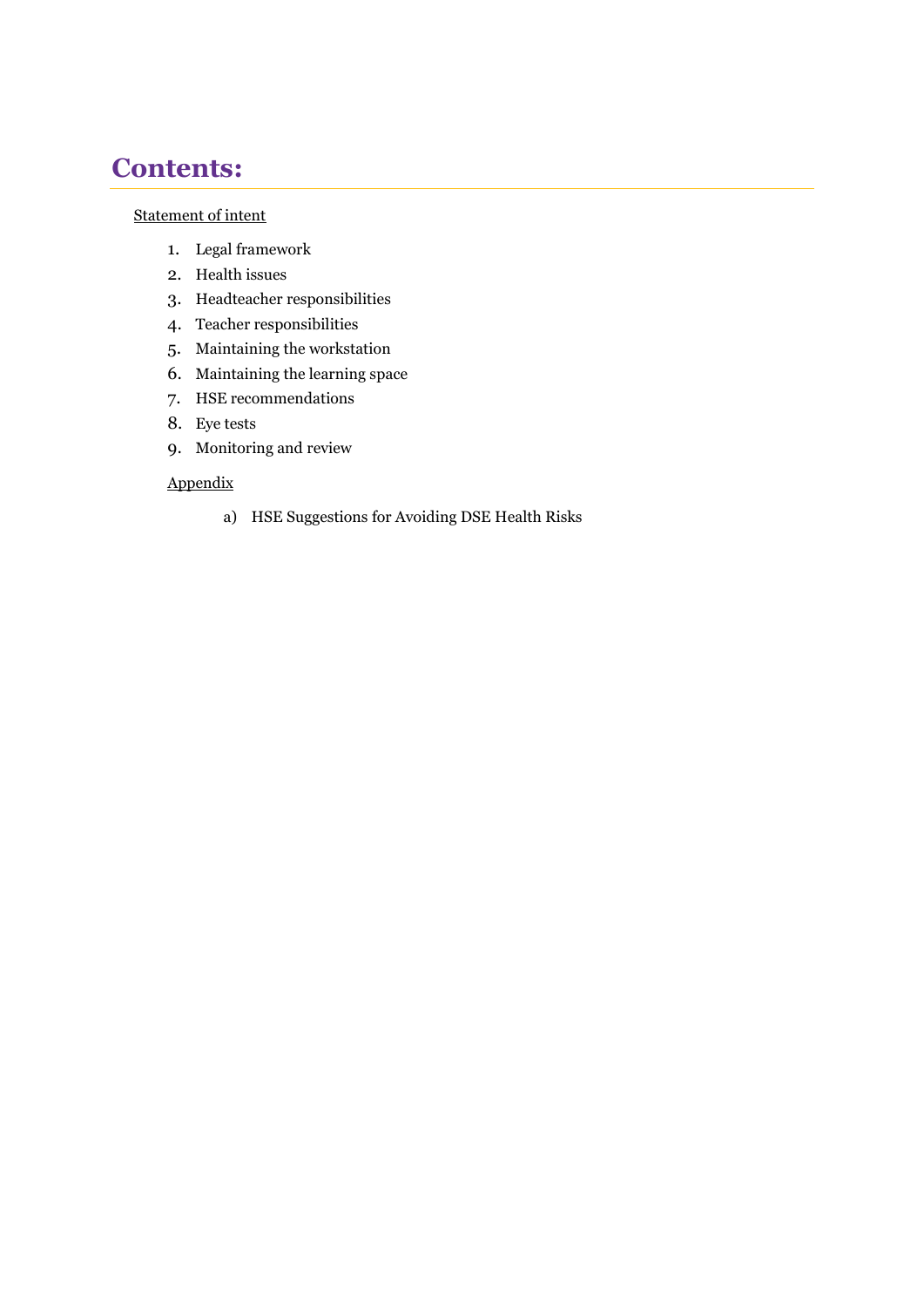# <span id="page-2-0"></span>**Introduction**

St Joseph's RCVA Primary School is fully committed to protecting the health of our pupils and staff. Members of staff who regularly use display screen equipment (DSE) will take the necessary precautions to limit their exposure to risk.

This policy outlines the areas of concern, along with solutions to, the risks around regular use of DSE. Although this policy is designed for staff, the safety procedures described will also apply to pupils who use DSE for prolonged periods of time.

The HSE has defined DSE as:

- Conventional cathode ray tube screens.
- Liquid, crystal or plasma displays used in flat-panel screens and touchscreens.
- Screens used to display line drawings, graphs, charts or computer generated graphics.
- Screens used in work with television or film pictures.
- Non-electronic microfiches.
- Closed-circuit television.

Members of staff who are covered by this policy are those who:

- Would normally use DSE for continuous periods of more than one hour at a time.
- Use DSE more-or-less daily, for periods of more than one hour.
- Need to quickly transfer information to or from DSE.
- Need to apply high levels of concentration.
- Are highly dependent on DSE or have little choice about using it.
- <span id="page-2-1"></span>• Need special training to use DSE.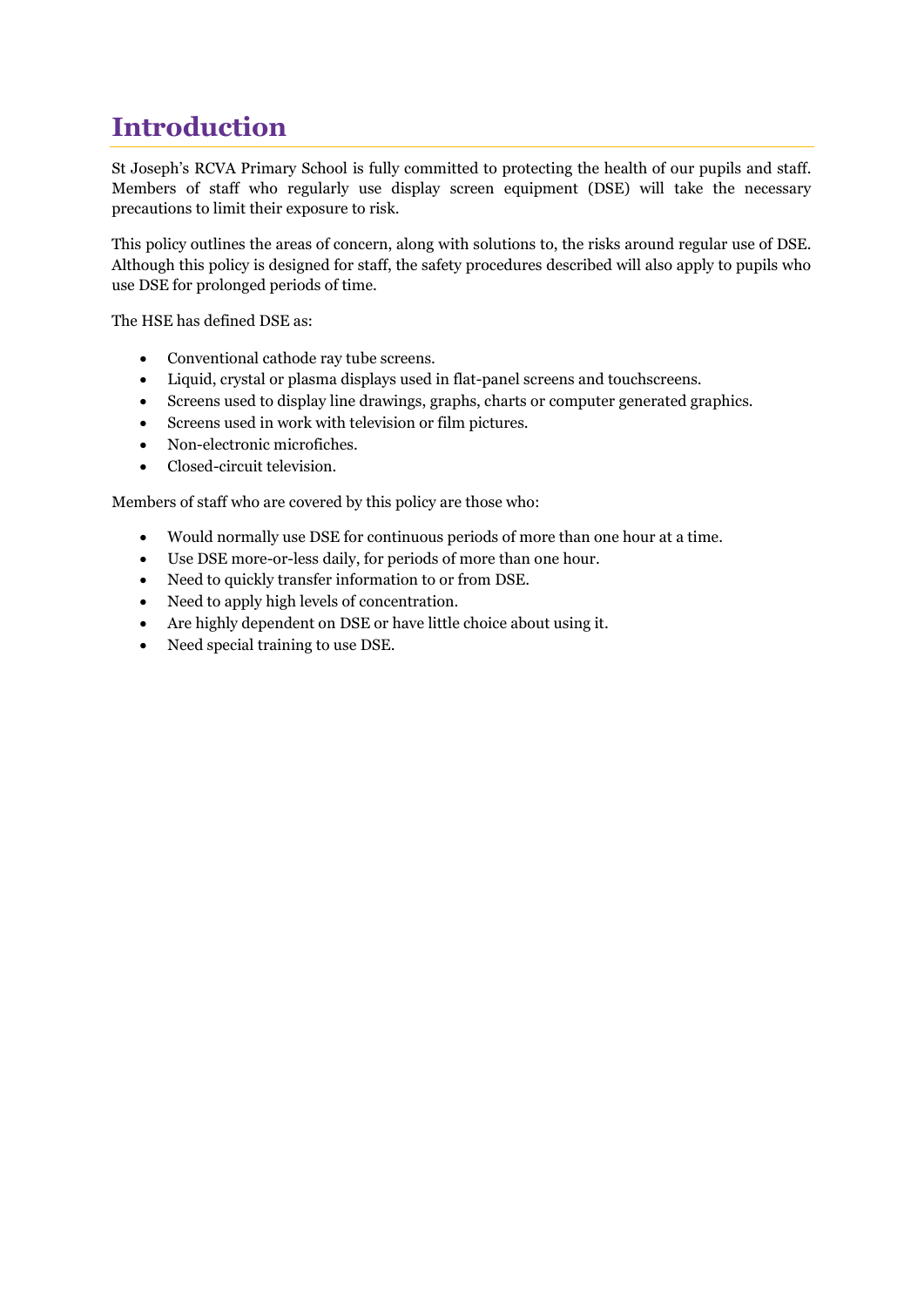# **1. Legal framework**

- 1.1. This policy has due regard to the following legislation, including, but not limited to:
	- The Health and Safety at Work etc. Act 1974.
	- The Management of Health and Safety at Work Regulations 1999.
	- The Workplace (Health, Safety and Welfare) Regulations 1992.
	- The Health and Safety (Display Screen Equipment) Regulations 1992.
- 1.2. This policy will be implemented in conjunction with the school's:
	- Health and Safety Policy.

#### <span id="page-3-0"></span>**2.Health Issues**

- 2.1. Regular users of DSE are at risk from a number of health issues; however, these can be mitigated through information sharing and well-designed safety procedures. Some of the risks include:
	- Fatigue
	- Eye strain
	- Upper limb problems
	- Repetitive strain injury
	- Back pain

#### <span id="page-3-1"></span>**3.Headteacher responsibilities**

- 3.1. The headteacher will ensure that all DSE related risk assessments are in place and upto-date.
- 3.2. All controls and procedures must be regularly monitored. Where weaknesses are identified, a process for improvement will be enacted.
- 3.3. Training will be arranged for members of staff who require it.
- 3.4. A system for information sharing will be established and regularly monitored.
- 3.5. A system will be in place to report problems or issues with the current policy.

#### <span id="page-3-2"></span>**4.Teacher Responsibilities**

- 4.1. All teachers have a duty to take care of their health, as well as the health of their pupils.
- 4.2. Teachers, who supervise lessons which involve DSE, will ensure correct usage by pupils at all times.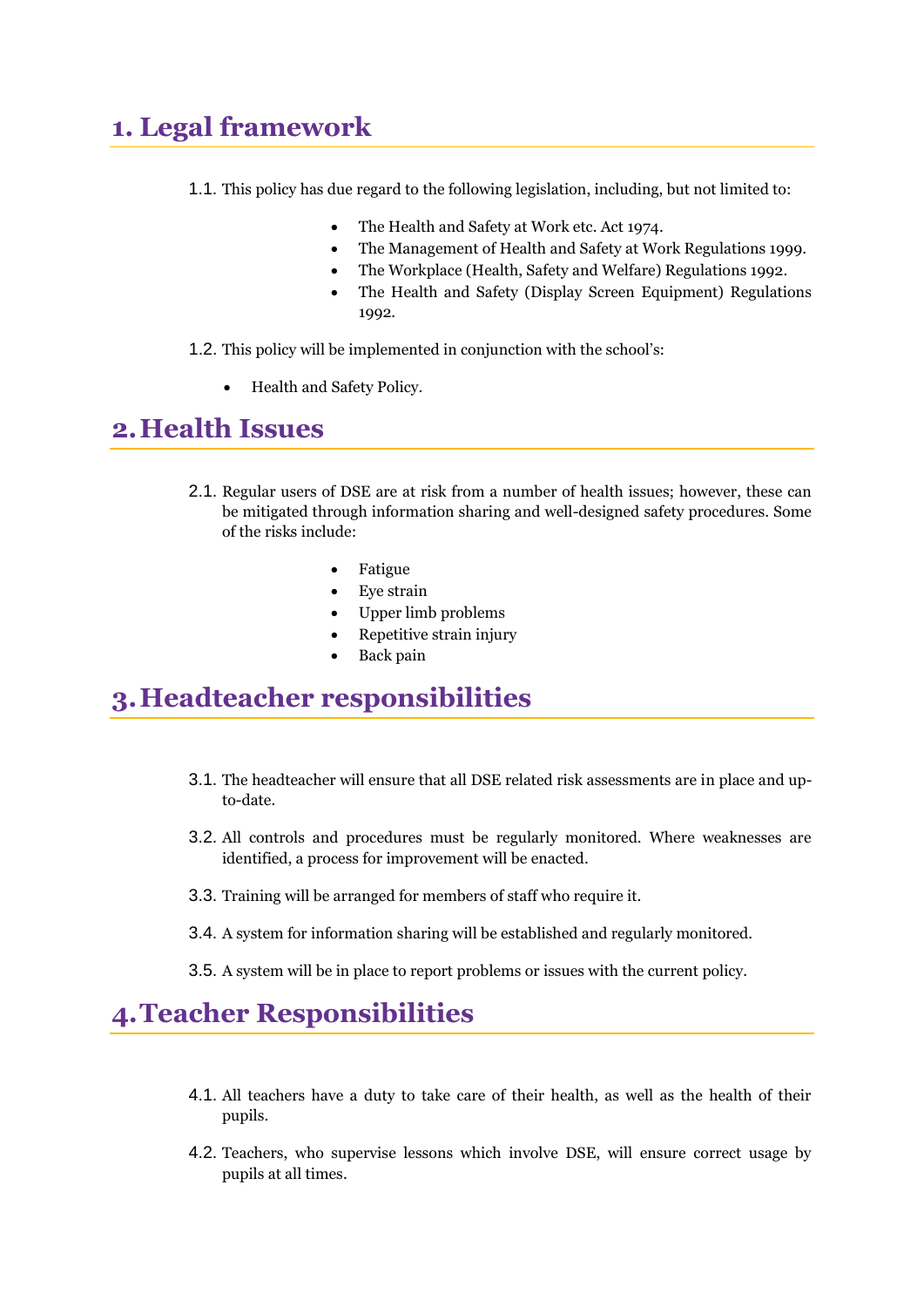# <span id="page-4-0"></span>**5.Maintaining the workstation**

- 5.1. A comfortable typing position will be used. The space between the user and the keyboard will be practical and comfortable. Teachers will ensure pupils are not hunched or stretching unnecessarily.
- 5.2. The mouse will be to the right of the keyboard, if the user is right-handed. For lefthanded users, a left-handed mouse will be made available.
- 5.3. Items will be placed at an accessible distance.
- 5.4. Adjustable chairs will be used to ensure all users are seated in a comfortable position. Teachers will ensure that all pupils are aware of how to adjust their seating position.
- 5.5. Foot rests will be made available for users who require them.
- 5.6. Display screens will be fully adjustable. This includes being physically adjustable by tilting or swivelling, or through the electronic settings such as adjustable brightness and colour saturation.
- 5.7. Any pupils or staff with special educational needs or disabilities (SEND) will be provided with any additional support they require. Any reasonable adjustment requests will be submitted to the SEND coordinator (SENDCO).

### <span id="page-4-1"></span>**6.Maintaining the learning space**

- 6.1. If a room is used primarily for ICT equipment, lighting levels will be slightly lower than otherwise required.
- 6.2. Blinds will be installed in work spaces that are primarily used for ICT. This will be done to reduce occurrences of glare, which can lead to eye strain.
- 6.3. The flooring in ICT rooms will be anti-static and non-slip.
- 6.4. The school will adhere to the British Educational Communications and Technology Agency (BECTA)'s recommendations of a space of between 1 and 1.5 metres between workstations, and a space of 1.2 metres will be left in gangways to allow ease-of-access for wheelchair users.
- 6.5. All electronic wires and cabling will be covered, using trunking and rubber cable covers, to prevent tripping.

#### <span id="page-4-2"></span>**7. HSE recommendations**

- 7.1. The HSE has a number of suggestions and recommendations for remaining comfortable during working times. Teachers will keep these suggestions in mind when monitoring pupils who are using DSE. These suggestions will also be used by teachers.
- 7.2. A full list of these suggestions can be found in the [appendix.](#page-5-2)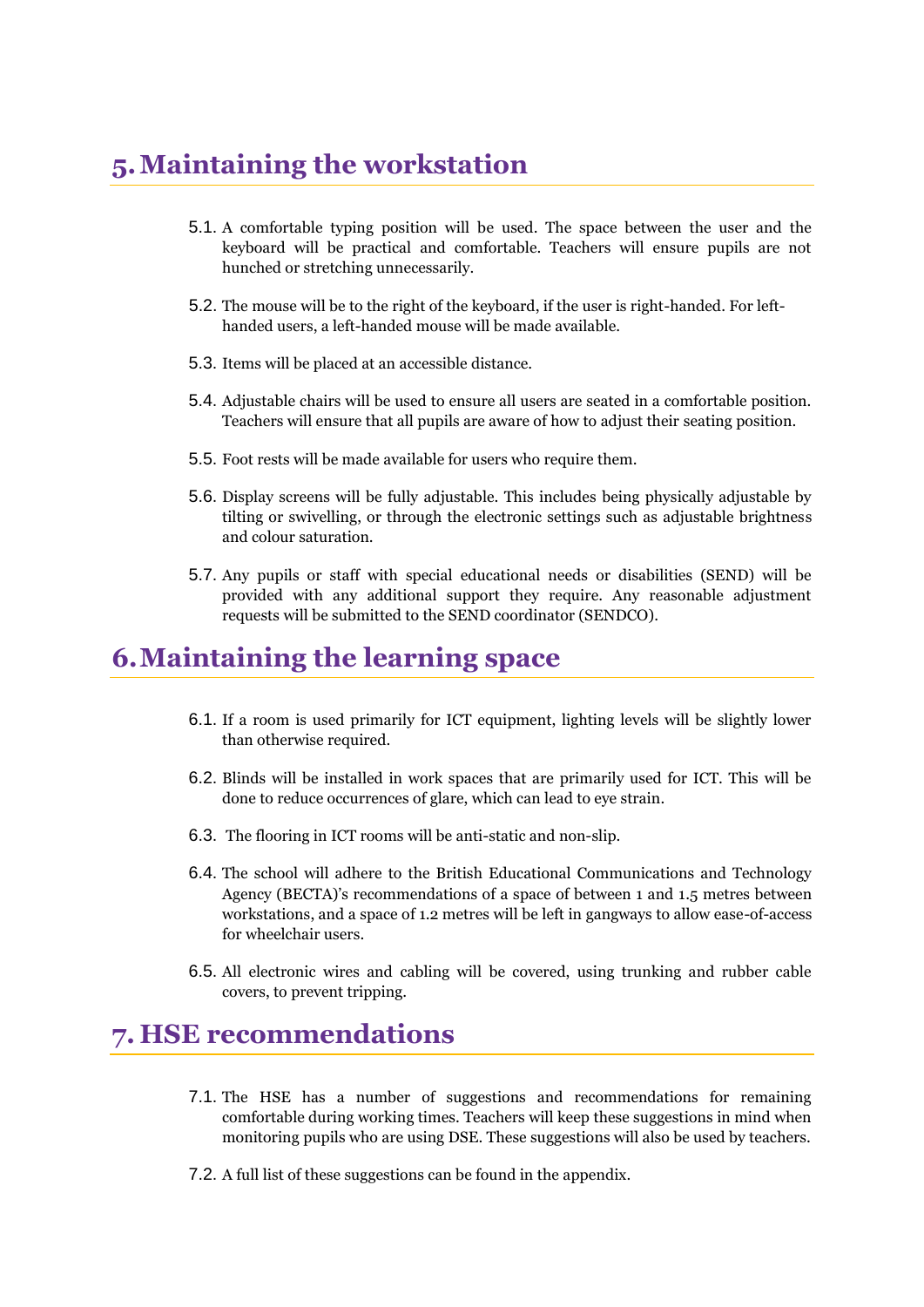#### <span id="page-5-0"></span>**8.Eye Tests**

- 8.1. If a member of staff who is a regular DSE user requests an eye test, the school will reimburse the cost of the test.
- 8.2. If an eye test shows that the member of staff requires glasses, the school is required to pay for them, if they are required for work with DSE.

## <span id="page-5-1"></span>**9.Monitoring and review**

9.1. The Headteacher is responsible for monitoring and reviewing this policy and procedures annually, and amending it accordingly following any incidents or concerns.

# <span id="page-5-2"></span>**HSE Suggestions for Avoiding DSE Health Risks**

The HSE has developed a list of suggestions which ensure a comfortable working environment.

In order to ensure comfort, the following adjustments should be made:

- Forearms should be kept horizontal.
- Eyes should be kept at the same height as DSE.
- Workspaces should be arranged to accommodate all the users' documents.
- The desk should be arranged to avoid glare, possibly by facing away from windows.
- Blinds or curtains should be adjusted to keep out excessive light.
- There should be plenty of space below the desk for the user to move their legs.
- To avoid pressure from seat edges, footrests should be used by shorter users.

To minimise issues that arise from regular keyboard use, the following advice is suggested:

- The space in front of keyboards should be used to rest wrists and hands.
- Users should keep wrists straight whilst typing.
- Soft touch pads should be used to provide extra support for users' wrists and hands.
- The mouse should be kept in reach to avoid stretching.
- If a keyboard is not being used, it should be moved out of the way.
- Users should avoid using excessive force on the keyboard or mouse.

When reading the screen, users should consider the following advice to reduce the risks from eye strain:

- Individual characters on the screen should be clear and sharp. If they are not, the settings of the DSE should be checked.
- The brightness and contrast of the DSE should be changed to suit the lighting conditions of the room.
- The surface of the screen should be kept clean at all times.
- Where possible, text size on the screen should be adjusted to the users' individual needs.